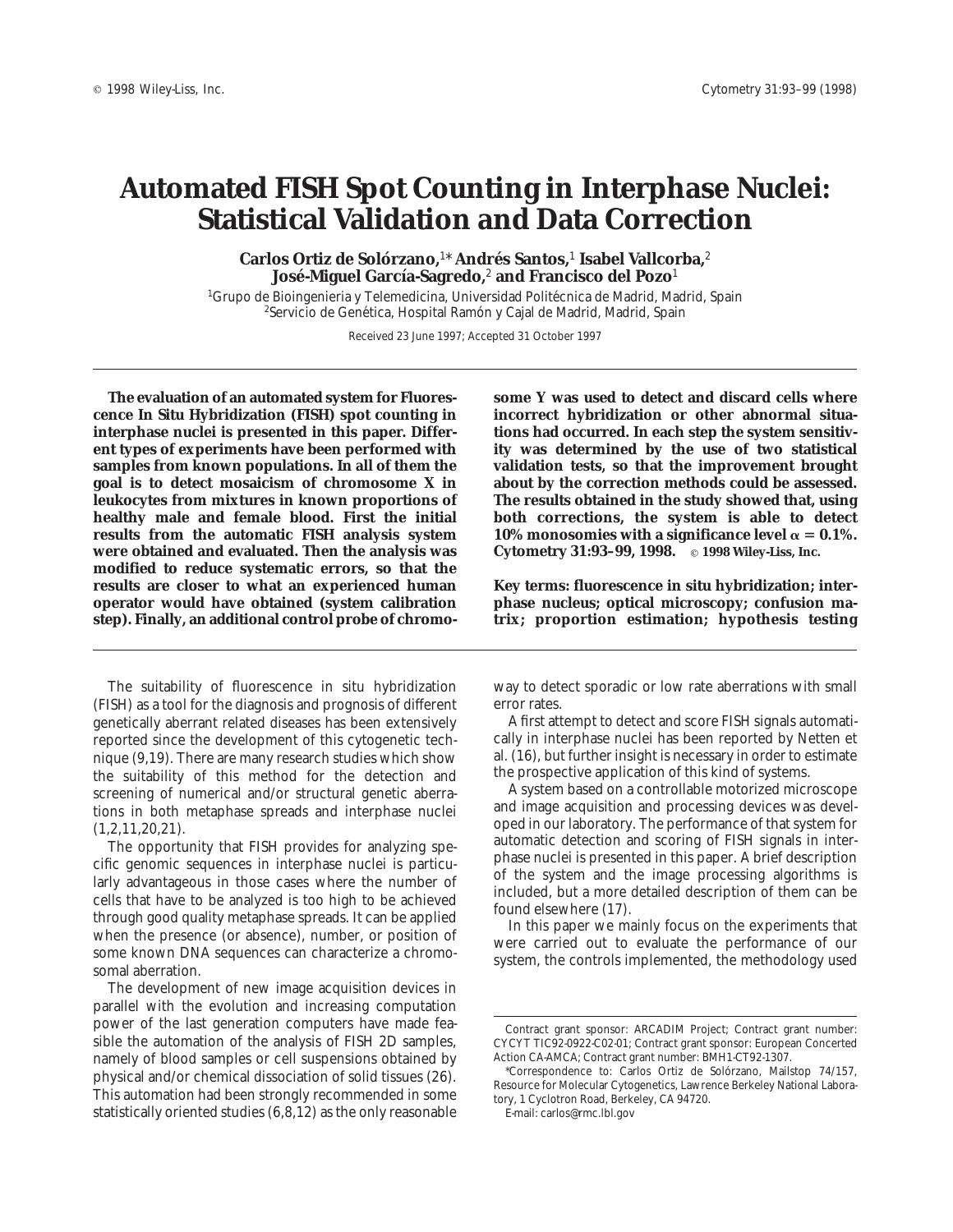to calibrate the system and the final results obtained on artificially produced mosaic samples.

We first summarize the sample preparation protocol and describe the system instrumentation and algorithms. Then the method to correct systematic errors is presented, with its application to actual scanned samples. The control strategy and statistical validation of the sensitivity results are shown next. Finally the results of the experiments are presented and discussed in the last two sections of the paper.

# **MATERIALS AND METHODS Sample Preparation**

Five milliliters of blood were extracted from two healthy individuals (a woman and a man). The number of lymphocytes was measured in both samples. Nine mixtures (M1–M9) of blood from the woman and the man were formed, in different proportions,  $M_1 = 100/0$ ,  $M_2 = 95/5$ ,  $M_3 = 90/10$ ,  $M_4 = 75/25$ ,  $M_5 = 50/50$  and the symmetric ones  $M_6$ – $M_9$ .

The protocol used was the following: After 72 h of phytohemaglutinin stimulated lymphocyte culture, cells were harvested, KCl hypotonic treated for 10 min, methanol:glacial acetic acid fixated and air dried after dropping on slides.

The slides were stored at  $-20^{\circ}$ C until they were treated following procedures of a normal hybridization (23). Probe hybridization was achieved by denaturing slides for 2 min in 70% formamide/2  $\times$  SSC at 65°C and then quickly quenching in ice-cold 70% (v/v) ethanol and dehydrating in serial ethanol washes (80%, 90%, 100%).

Hypotonic shock was applied on the samples to break the cellular membranes and wash out the cellular proteins in order to facilitate the probes access to their complementary sites in the nuclear DNA. A Carnoy 3:1 wash was carried out to remove the cytoplasmatic debris and fix the cells to the glass.

Each preparation was hybridized to two satellite probes for chromosomes Y and X. The goal of the experiments was to detect the chromosome X probe while the chromosome Y probe was used as a control, as will be explained on below. The hybridization was performed using a combination of probes (SO CEP/SG CEO Y) provided for this experiment by Vysis Inc. (Downers Grove, Illinois). CEP X ( $\alpha$  satellite) SpectrumOrange hybridizes the centromeric region of chromosome X (p11.1-q11, locus DXZ1). CEP Y (satellite III) SpectrumGreen hybridizes the satellite III of chromosome Y (band Yq12, locus DYZ1). After hybridization, slides were stained with 6-diamino phenylindole dihydrochloride (DAPI).

# **System Description**

The system installed in our laboratory performs in a sequential way the set of actions which are necessary to emulate human actions in a visual inspection of the samples. Namely, the actions automatically carried out by the system are as follows: 1) focusing the microscope on every field of view, 2) acquiring the counterstained and FISH labeled images, 3) analyzing the images in order to define the position of the nuclei and the number of FISH signals inside of them; and 4) performing all the stage movements and filter changes required to scan the area under study.

The elements that make up the system, which allow the analysis to be done automatically, are briefly described in the following paragraphs.

**Microscope.** The microscope used is an Ergolux (Leica, Wetzlar, Germany), with a motorized scanning stage (Marzhäuser, Wetzlar, Germany), eight slides wide. The excitation/emission filter blocks, interference filters and objectives can be positioned automatically. Motor control is performed by a stepping motor controller (SMOC) (Metasystem, Sandhausen, Germany). The SMOC controller communicates with the CPU via a serial RS-232 connection. The objective used in this experiment was an oil immersion fluorescence objective,  $\times 63$  (NA 1.3), which was considered appropriate taking into account considerations about resolution, magnification, sample brightness and depth of focus.

**Camera.** We used a MicroImager 1400 CCD camera (XilliX Technologies Corp., Richmond, B.C., Canada). Its image sensor device is a Kodak KAF 1400 CCD chip with  $1,344 \times 1,038$  pixels resolution, and 6.8  $\times$  6.8 µm pixel spacing. The camera is attached to the microscope using a standard C mount adapter. The CCD can be clocked in pixel additive mode (*binning*), in which 4 adjacent pixels are combined during clock-out to increase sensitivity and to obtain a higher frame transfer rate. Hence a true  $2 \times 2$ binning is achieved. The camera is controlled by a DC1 multi-I/O board (Access Dynamics, Alamo Gordo, California) connected through a VSB (VME subsystem Bus) to a 16 Mb memory board to store the acquired images. The memory board and the controller are attached to the VME workstation backplane.

**CPU.** The core of the system is a SparcStation 4/370 (SUN Microsystems, Mountain View, California), 32 Mb RAM, 1 Gb HD, VME bus, with a UNIX SUN OS 4.1.1 Operating System. It controls the SMOC via RS232, and the Xillix camera through the DC1 board. Images are retrieved and stored in the RAM from the 16 Mb memory board through the VME bus.

## **Image Acquisition**

Since a monochrome CCD camera was used, a set of excitation/emission filters was used to acquire images containing the emission of the different fluorochromes present in the samples:

Counterstain: A Leica A filter block (exc. BP 340-380 nm, ems. LP 470 nm) was used. The acquisition time used to get bright, high contrast images was 0.1 s.

Chromosome X Probe (Spectrum Orange): The filter used was a Leica L4 (exc. BP 515-560 nm, ems. LP 580 nm). Acquisition time: 2.0 s.

Chromosome Y Probe (Spectrum Green): The filter used was a Leica N 2.1 (exc. BP 450-490 nm, ems. BP 515-560 nm) Acquisition time: 5.0 s.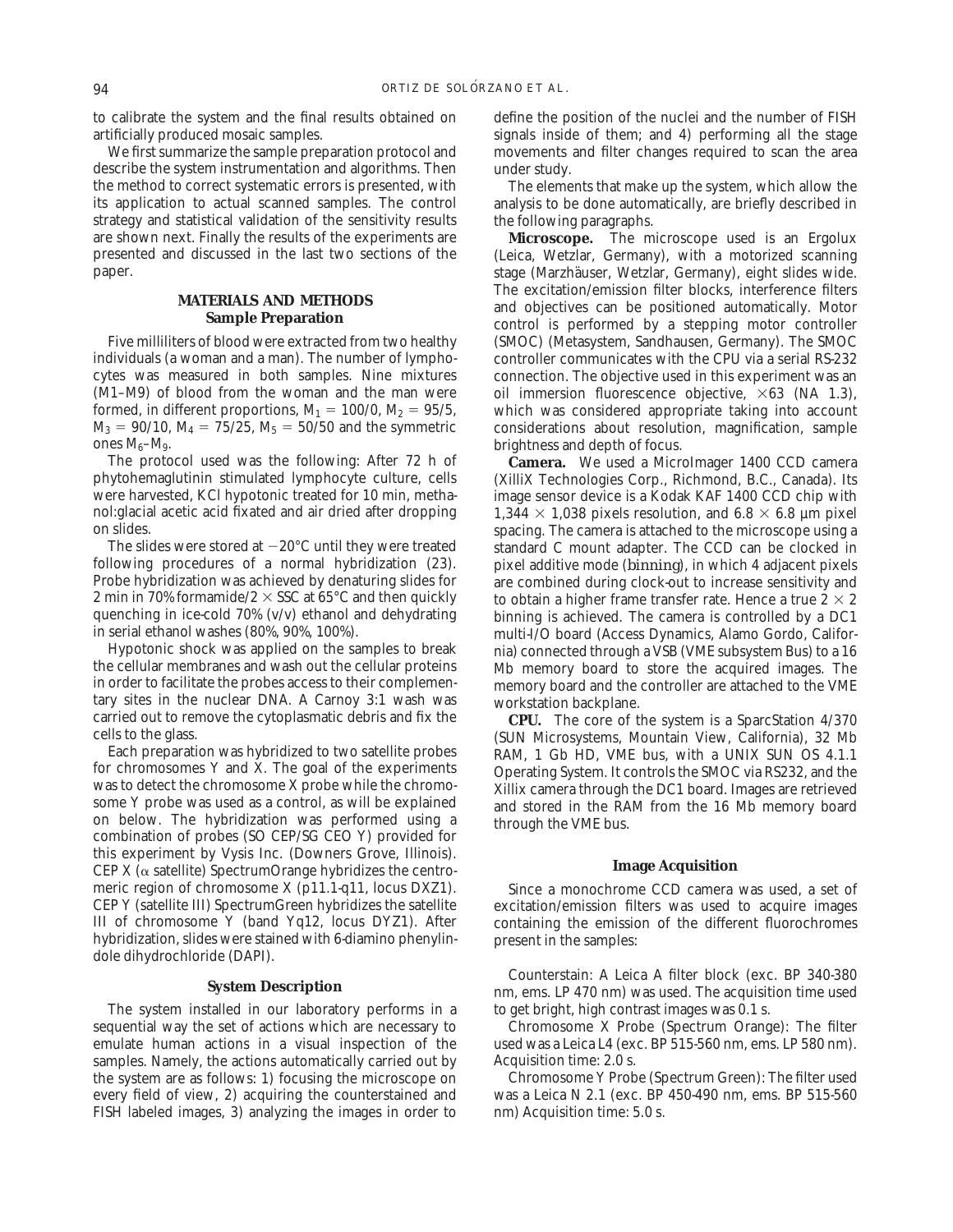The acquisition was performed using the binning feature of the Xillix camera. The effective pixel size is then  $13.6 \times 13.6$  µm, which, considering the magnification used, corresponds to a microscopic square 0.21 µm wide. The source of light was a mercury arc lamp HBO 50/AC-L (OSRAM , Germany), 50w power.

## **Sequence of Work and Image Analysis**

The purpose of this paragraph is to summarize the sequence of actions that the system carries out in order to perform the analysis. A complete description of the algorithms can be found in  $(17)$ . Initially, some user interaction is required to determine the area of work in the sample and also to manually focus the microscope in one field of view of the microscope. This in-focus position is used as a reference position when automatically focusing the whole area under analysis.

The automatic focusing in every field is carried out using a three-step range focusing algorithm (4). An autocorrelation-based measure (25) was used to determine the degree of focusing of images taken at different positions on the focus axis for every field of view that was focused. The autocorrelation-based focus function provides an outstanding measurement of the degree of focusing when compared with other functions described in the literature. In order to substantially reduce the amount of time necessary to focus the area under study, only 1 out of *N* fields were focused using the range focusing algorithm, and the in-focus position for the intermediate fields was calculated by bicubic interpolation from the surrounding fields. The value of *N* was calculated from the maximum error allowed in the interpolation.

Once the images are focused, three images, the DNA counterstained image and both FISH signal emission images, are acquired and preprocessed before being analyzed. The preprocessing steps involve shading correction, background subtraction, autofluorescence correction, and color-shift compensation (7). After being corrected, images are segmented in order to extract the required information. The strategy used is different for the counterstained and FISH labeled images. Nuclei are segmented by automatically thresholding the histograms of the DNA counterstained images using an ISODATA algorithm (18). Clusters of nuclei are divided into their individual components using a morphological Watershed algorithm (3) over the Distance Transform of the ISODATA binarization of the original image (15). FISH signals are extracted by means of a Top Hat Transform (22) followed by a recursive Reconstruction algorithm (24) whose aim is removing secondary peaks and refining the contours of the real FISH signals.

#### **Systematic Error Correction**

The standard FISH analysis performance, to which other systems are compared, is the one achieved by an experienced human operator. This assumption made, the system has to be ''calibrated'' by training, detecting systematic deviations from the results provided by a ''trained'' operator.

Systematic deviations can be due to errors in the discrimination of the signals (touching probes detected as single probes, signals of irregular size and shape due to a different condensation state of the chromatin or due to the sample preparation, slightly out-of-focus images or overlapping FISH signals, etc.). The method to correct estimated populations described by Castleman in (8) was used to reduce the influence of some of these errors.

In his paper, Castleman proposes an unbiased estimator  $p'$ , of the vector  $p$  ( $p_1, p_2, \ldots, p_k$ ) – proportions of cells with 0, 1, 2, . . . , k FISH signals-based on the observations  $q'$  obtained by the automatic system. The estimator  $p'$  is the value which minimizes the quadratic error (MQE).

$$
MQE = \frac{1}{N} \sum_{i=1}^{k} \lambda_i E[(p_i - p'_i)^2]
$$
 (1)

where  $E/J$  is the expectation operator,  $N$  is the total number of cells analyzed and  $\lambda$  is a cost vector which allows us to penalize the most serious errors. In case that all errors are considered equally harmful, all the values in vector  $\lambda$  should be equal.

Castleman's unbiased estimator is,

$$
p'=[C^T]^{-1} q'
$$
 (2)

where *C* is a so-called *Confusion Matrix* whose elements  $\epsilon_{i,k}$  are the probability (experimentally evaluated) of a nucleus actually having *i* FISH signals, being detected by the system as having *j* FISH signals.

The minimum quadratic error for this estimator is

$$
MQE = \frac{1}{N} \sum_{i=1}^{k} \lambda_i p_i (1 - p_i) + \frac{1}{N} p^T B \lambda
$$
 (3)

where the elements of *B* (*Befuddlement Matrix*) can be calculated from the elements in *C* as

$$
B_{ml} = \sum_{i=1}^{k} C_{ml} [C_{li}^{-1}]^{2} - \delta_{ml}
$$
\n
$$
\delta_{ml} = \begin{cases} 1 & m = I \\ 0 & m \neq I \end{cases}
$$
\n(4)

To calculate the matrix *C*, 100 nuclei of each of the M1-M9 samples were analyzed by the automatic system and classified as having 0, 1, 2, or more than 2 FISH signals. An experienced operator visually determined on the microscope the accuracy of the results provided by the system. In this way, nine confidence matrices were obtained, and finally a ''global'' matrix combining the previous matrices was calculated. The confusion matrix for sample  $M_1$  and the global confusion matrix are presented in Table 1.

The correction matrix  $[C^T]^{-1}$  can be obtained on a sample by sample basis (nine different *C* matrices for the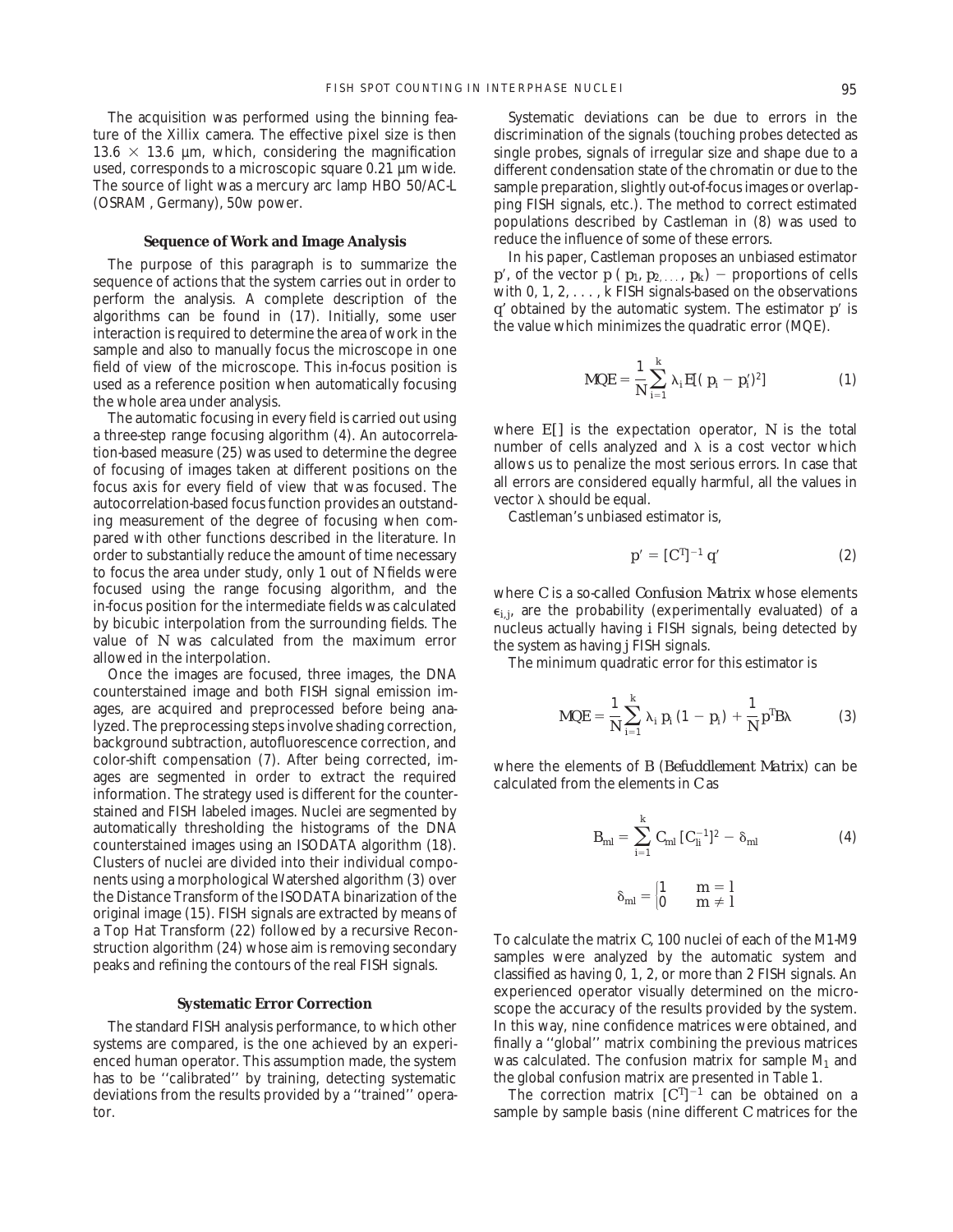|                 | <b>System</b> |        |        |          | <b>System</b> |        |        |          |
|-----------------|---------------|--------|--------|----------|---------------|--------|--------|----------|
| <b>Operator</b> |               |        |        | $\geq$ 3 |               |        |        | $\geq$ 3 |
| 0               | 0.75          | 0.25   |        |          | 0.87650       | 0.0312 | 0.0625 | 0.0312   |
|                 | $0.1\,$       | 0.9    |        |          | 0.0637        | 0.9023 | 0.0297 | 0.0042   |
| 2               |               | 0.1463 | 0.8049 | 0.0488   | 0.0310        | 0.0960 | 0.8483 | 0.0248   |
| $\geq$ 3        |               | 0.25   | 0.25   | 0.50     |               | 0.1429 | 0.1429 | 0.7143   |

Table 1 *Confusion Matrices for Sample M1 (left) and Global Confusion Matrix (right)*

nine samples) or globally from the whole set of samples analyzed. Both types of correction were tested in our experiments and the results compared.

# **Internal Control of the Experiments**

The previously described strategy for systematic error correction uses an unbiased estimator of the ''detectable'' population on the samples to get the same results as the experienced human observer. However these detectable populations do not necessarily correspond to the underlying ''actual'' populations; there are many reasons why the fluorescence signals sometimes are not correctly detected (both by the system and by the human operator) or are detected in a proportion different from what was expected, namely: the non-ideal hybridization efficiency; local defects in parts of the slides; high levels of uncorrected autofluorescence; damage in the cells; overlapping of signals; misclassification of artifactual organic residues as FISH signals; etc.

In order to avoid these differences between the ''detectable'' and the ''actual'' populations, a control strategy was used. The strategy allowed us to detect and discard some of the cases where hybridization defects may have occurred.

The possibility of hybridizing two or more FISH probes labeled with fluorochromes that can be spectrally resolved by using different sets of excitation/emission filters allowed us to use a control strategy internal to the experiment. In that way, one of the probes was used as a control probe for the experiment. This assured a more accurate experiment control than using an external control.

In general, the internal control can be implemented by using a probe whose copy number is ''a priori'' known, and the control is achieved by looking at the number of FISH control signals: those nuclei whose control copy numbers are different than the expected number are discarded.

In our specific experiment, in which we are using the Y chromosome probe as control, and the percentage of male and female cells in the samples is the variable to be detected, we can apply an even more specific control. The control was used as follows: for every nucleus we counted the number of X and Y FISH signals; we discarded nuclei having a single test probe (X chr.) and no control probe (Y chr.), and nuclei with two test probes and one or more control probes. These cases represent erroneous situations in which a problem in the hybridization or some artifactual error can be presumed.

#### **Evaluation of the System Sensitivity**

In order to evaluate the sensitivity of the automatic system to detect monosomic mosaicisms, we applied statistical tests to analyze the differences between each monosomic distribution  $(M_2-M_9)$  and the "pure" disomic (sample  $M_1$ ). The tests were applied to the distributions before and after the systemic correction, after the internal control alone, and after both correction and control. The statistics were compared to determine the improvement in sensitivity provided by each one of the correction methods.

Following (12), two tests were used. A discrete version of the Kolmogorov–Smirnov (KS) maximum deviation test (5) was used to detect non-specific differences between each pair of distributions ( $M_1$  versus  $M_i$ , for  $i = 2, \ldots, 9$ ). The null hypothesis H0 (both populations are not significantly different) was tested against the hypothesis H1 (the populations are significantly different). No assumptions were made for the underlying populations, besides random sampling, since the KS is a non-parametric, distribution-free statistical test.

Then we used a second, more powerful, test in order to detect significant differences associated to one particular element of the distribution. In this case the null hypothesis H0 (both populations are not significantly different) was tested as opposed to the alternate hypothesis H1 (some element of the distributions is significantly different). The Z'max test was used to detect significant differences between the number of FISH signals per nucleus  $(i =$ 1, ...,  $k$ ) in the disomic  $(M_1)$  sample and in the rest of the samples (population  $M_1$  is considered as a control population for the rest of the samples).

Therefore the null hypothesis for this test was

$$
H_0: p_t(i) = p_c(i) \quad \forall i
$$

being  $i=1$ ... k, and  $p_t$  and  $p_c$  the distributions of the test and control samples, and the alternate hypothesis was

$$
H_1: p_t(j) > p_c(j)
$$

for at least one value of *j*. The statistic applied for each value *i* should be ,

$$
z(i) = \frac{p_t(i) - p_c(i)}{\sqrt{\frac{p_t(i)(1 - p_t(i))}{n_t} + \frac{p_c(i)(1 - p_c(i))}{n_c}}}
$$
(5)

where  $n_t$  and  $n_c$  are the number of test and control nuclei analyzed. The relevant statistic for the test is  $z'$  max  $=$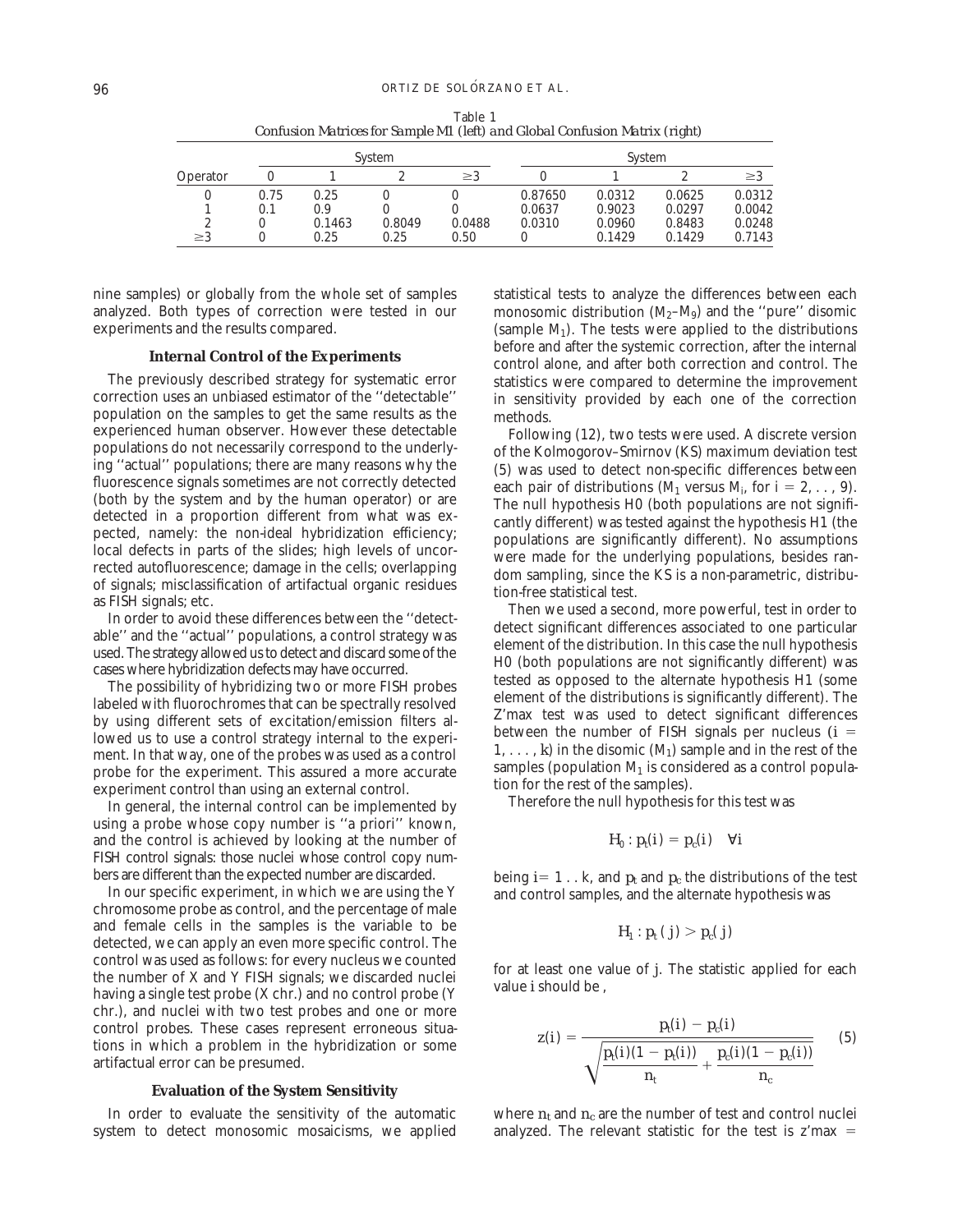Table 2 *Proportion of Cells Obtained with Each Number of FISH Signals by the System (s) and by the Operator*  $(o)$  on Samples  $M_1$ – $M_9$ 

|                 |          |       | Number of FISH signal detected $(n)$ |          |        | Euclidian |
|-----------------|----------|-------|--------------------------------------|----------|--------|-----------|
| Sample          | $\bf{0}$ | 1     | 2                                    | $\geq$ 3 | $K-S$  | distance  |
| $M_1(s)$        | 0.036    | 0.263 | 0.645                                | 0.055    | 0.1091 | 80.92     |
| $M_1$ (o)       | 0.032    | 0.159 | 0.768                                | 0.040    |        |           |
| $M_2$ (s)       | 0.095    | 0.204 | 0.680                                | 0.018    | 0.0984 | 64.24     |
| $M2$ (o)        | 0.058    | 0.143 | 0.787                                | 0.010    |        |           |
| $M_3$ (s)       | 0.104    | 0.286 | 0.595                                | 0.013    | 0.0673 | 4.28      |
| $M_3$ (o)       | 0.087    | 0.235 | 0.666                                | 0.010    |        |           |
| $M4$ (s)        | 0.203    | 0.453 | 0.343                                | 0        | 0.0785 | 48.15     |
| $M4$ (o)        | 0.158    | 0.421 | 0.421                                | 0        |        |           |
| $M5$ (s)        | 0.062    | 0.562 | 0.362                                | 0.012    | 0.0101 | 9.04      |
| $M5$ (o)        | 0.056    | 0.569 | 0.367                                | 0.005    |        |           |
| $M_6$ (s)       | 0.056    | 0.690 | 0.242                                | 0.011    | 0.0619 | 52.56     |
| $M6$ (o)        | 0.032    | 0.775 | 0.185                                | 0.005    |        |           |
| $M_7(s)$        | 0.030    | 0.778 | 0.180                                | 0.011    | 0.0519 | 42.45     |
| $M_7$ (o)       | 0.011    | 0.849 | 0.139                                | 0        |        |           |
| $M_{8}(s)$      | 0.288    | 0.688 | 0.042                                | 0        | 0.1311 | 94.14     |
| $M_{\rm R}$ (o) | 0.146    | 0.814 | 0.039                                | 0        |        |           |
| $M_q(s)$        | 0.142    | 0.819 | 0.038                                | 0        | 0.0613 | 44.52     |
| $M9$ (o)        | 0.080    | 0.884 | 0.035                                | 0        |        |           |

The K–S statistic for the comparison between the system and operator counts (critical value for  $\alpha = 0.1$  is  $c = 0.49$ ), and the eulidian distance between manual and automatic counts.

max(z(i)). This test provides *k* related statistics that follow a multivariate normal distribution.

The comparison of the statistic and a critical value  $c(\alpha)$ provides the probability  $\alpha$  of accepting the null hypothesis (both distributions are similar) when the alternate hypothesis is true (both distributions are different). Ewens (10) suggested that  $c(\alpha)$  can be approximated by a multinomial distribution and gives the significance levels for different numbers of elements in the distribution. The systemic error correction affects the independence of the distributions, invalidating the Z'max test. Therefore we applied this test only to the original distributions and to the distributions after the internal control.

# **RESULTS Data Gathering**

Five hundred nuclei from each one of the nine samples  $M_1-M_9$  were analyzed by the automatic system and by an experienced operator. The results are summarized in Table 2. The distributions obtained by the system and by the operator on the same sample were compared with a K-S test. The column KS in Table 2 shows the value of the statistic for each sample. Finally, the last column in Table 2 shows a second measurement of the ''proximity'' between the manual and automatic count, which is the Euclidean distance. None of the automatic counts was found significantly different (significance  $\alpha = 0.1$ , critical value = 0.49) from the corresponding automatic counts. Even though the differences detected between the system and operator performance were further reduced, as will be seen, by using the systematic error correction and internal control methods described, we can point out here that this divergence is smaller than the one found in other studies for brightfield spot counting (13,15).

Table 3 *Proportion of Cells Obtained by the System with Each Number of Fish Signals, Modified with the Correction of the Systematic Error*

| Number of FISH signals $(n)$ |        |        |        |           |        | Euclidian |
|------------------------------|--------|--------|--------|-----------|--------|-----------|
| Sample                       | 0      | 1      | 2      | $\geq$ 3  | $K-S$  | distance  |
| $M_1$ (pc)                   | 0.0288 | 0.1473 | 0.7920 | 0.0317    | 0.0148 | 14.40     |
| $M_1$ (gc)                   | 0      | 0.2086 | 0.7494 | 0.0421    | 0.0320 | 30.94     |
| $M_2$ (pc)                   | 0.0837 | 0.1592 | 0.7817 | $-0.0237$ | 0.0398 | 22.56     |
| $M_2$ (gc)                   | 0.0709 | 0.1406 | 0.7930 | $-0.0046$ | 0.0152 | 10.33     |
| $M_3$ (pc)                   | 0.0670 | 0.2285 | 0.7087 | $-0.0043$ | 0.0277 | 24.74     |
| $M_3$ (gc)                   | 0.0768 | 0.2427 | 0.6890 | $-0.0105$ | 0.0185 | 15.84     |
| $M_4$ (pc)                   | 0.1556 | 0.4225 | 0.4219 | $\bf{0}$  | 0.0006 | 0.44      |
| $M_4$ (gc)                   | 0.1852 | 0.4592 | 0.3787 | $-0.0239$ | 0.0645 | 33.43     |
| $M_5$ (pc)                   | 0.0371 | 0.5939 | 0.3662 | 0.0028    | 0.0150 | 13.08     |
| $M_5$ (gc)                   | 0.0143 | 0.5794 | 0.4056 | $-0.0013$ | 0.0377 | 26.52     |
| $M_6$ (pc)                   | 0.0365 | 0.7703 | 0.1814 | 0.0118    | 0.0059 | 5.03      |
| $M_6$ (gc)                   | 0.0012 | 0.7368 | 0.2591 | 0.0020    | 0.0698 | 44.19     |
| $M_7$ (pc)                   | 0.0016 | 0.8262 | 0.1748 | 0.0025    | 0.0329 | 21.82     |
| $M_7$ (gc)                   | 0.0336 | 0.8429 | 0.1842 | 0.0055    | 0.0501 | 32.09     |
| $M_8$ (pc)                   | 0.1641 | 0.8026 | 0.0332 | 0         | 0.0180 | 11.28     |
| $M_8$ (gc)                   | 0.2740 | 0.7550 | 0.0057 | 0.0166    | 0.1155 | 85.55     |
| $M_9$ (pc)                   | 0.0728 | 0.8983 | 0.0288 | $\bf{0}$  | 0.0078 | 8.86      |
| $M_9$ (gc)                   | 0.0961 | 0.9051 | 0.0077 | 0.0098    | 0.0361 | 19.43     |

(pc) Data corrected with the sample matrix; (gc) data corrected with the global matrix. The table includes the euclidian distance between the corrected counts and the manual counts displayed in Table 2.

# **Results after Systematic Error Correction and Internal Control of the Experiments**

The distributions obtained for the  $M_1-M_9$  samples were corrected, following the procedure described in ''Systematic Error Correction'', with the Confusion Matrices calculated from each sample and with the global matrix calculated as a combination of the whole set of samples.

The results obtained after this correction are shown in Table 3, and the estimator's Minimum Quadratic Errors are displayed in Table 4. From these MQE values, we can conclude that there is not a substantial difference, regarding to the estimation error, between using the particular and the global matrices when performing the correction. This fact suggests the possibility of using ''historical'' global matrices associated with each type of cells, probes hybridized, protocols, fluorochromes and/or filter settings.

The improvement associated to the use of the correction method is clear. The KS statistics of the corrected distributions (Table 3) can be compared with the statistics of the uncorrected distribution shown in Table 2. The superiority of the correction based on the particular confidence matrices is neat when considering that the average KS value of the nine corrected populations is eighteen times the value of the average KS of the uncorrected distributions while the average KS value of the distributions corrected using the general matrix is only twice the value of the uncorrected. A similar result conclusion can be drawn by comparing the Euclidean Distances between the distributions before and after correction. After systematic error correction, we have applied the internal control method described in ''Internal Control of the Experiments''. The results after both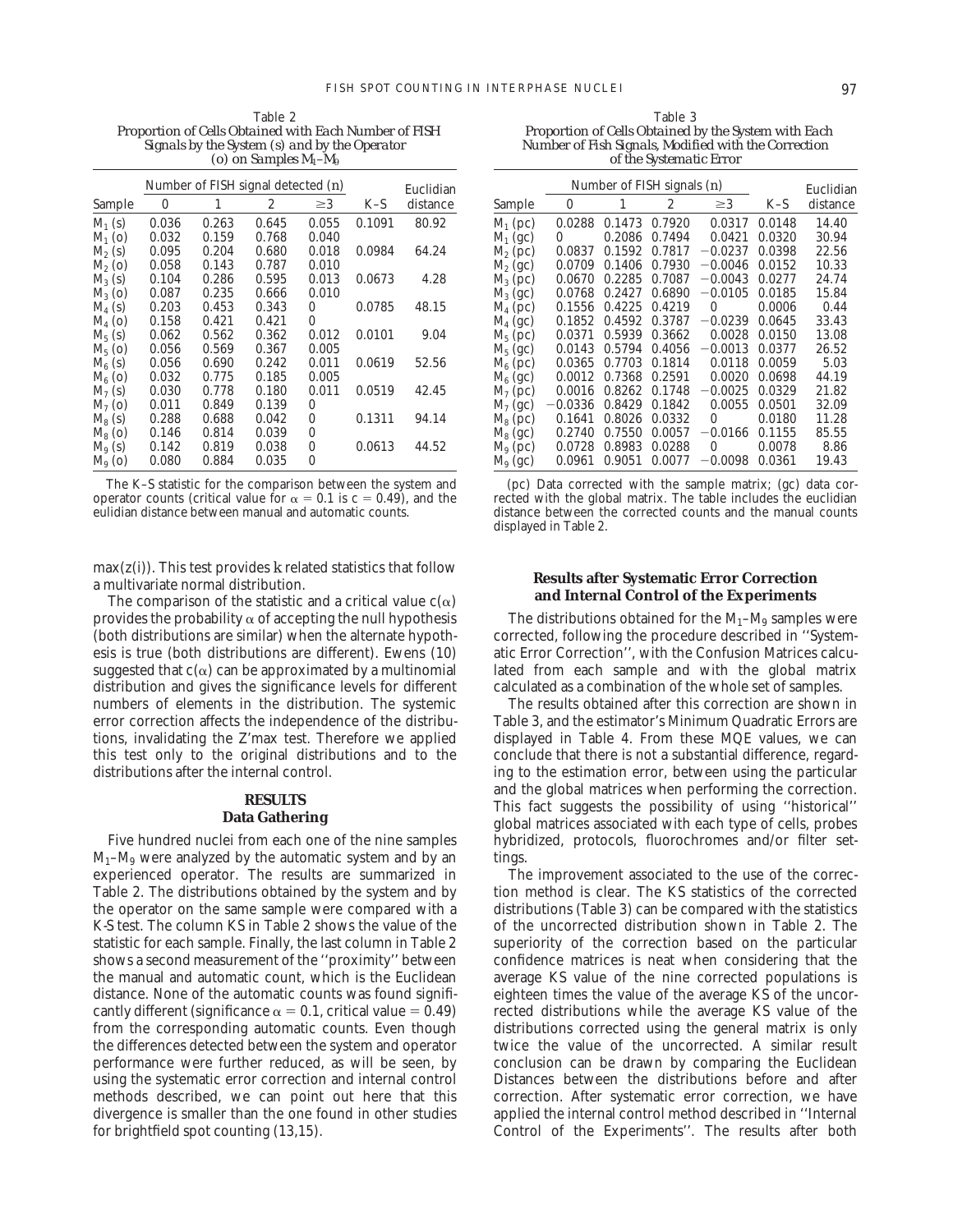Table 4 *Minimum Quadratic Error of the Estimation of the Underlying Population, when the Data is Corrected Using the Particular and Global Confidence Matrices*

|                | <b>MQE</b>                                  |                                             |  |  |  |
|----------------|---------------------------------------------|---------------------------------------------|--|--|--|
| Sample         | Particular matrix                           | Global matrix                               |  |  |  |
| $M_1$          | $0.0023(6.9810^{-4} + 0.0016)$              | $0.0015(7.8610^{-4} + 7.6210^{-4})$         |  |  |  |
| $M_{2}$        | $0.0017(7.1210^{-4} + 0.4810^{-4})$         | $0.0015~(6.92~10^{+1} + 7.67~10^{-4})$      |  |  |  |
| $M_{3}$        | $0.0023(8.1810^{-4} + 0.0014)$              | $0.0017~(9.20~10^{-4} + 7.35~10^{-4})$      |  |  |  |
| $M_4$          | $0.0017(0.0012 + 4.4110^{-4})$              | $0.0019(0.0012+6.5210^{-4})$                |  |  |  |
| M <sub>5</sub> | $0.0015(0.0010 + 4.5210^{-4})$              | $0.0016~(9.98~10^{-4} + 6.45~10^{-4})$      |  |  |  |
| $M_{6}$        | $0.0012(7.4104 + 4.1110-4)$                 | $0.0014$ (7.78 $10^{-4}$ + 6.01 $10^{-4}$ ) |  |  |  |
| M <sub>7</sub> | $0.0008$ (5.73 $10^{-4}$ + 2.64 $10^{-4}$ ) | $0.0011~(5.03~10^{-4}+5.74~10^{-4})$        |  |  |  |
| $M_{\rm R}$    | $0.0015~(6.55~10^{-4} + 8.52~10^{-4})$      | $0.0013(7.5110^{-4} + 5.5410^{-4})$         |  |  |  |
| $M_{9}$        | $0.0007~(3.43~10^{-4} + 7.16~10^{-4})$      | $0.0008$ (3.43 $10^{-4}$ + 5.34 $10^{-4}$ ) |  |  |  |

The error componets corresponding to the distribution and to the system error appear between brackets (see eq. 3).

Table 5 *Proportion of Cells Obtained by the System with Each Number of FISH Signals*

|                | Number of FISH signals $(n)$ |       |       |          |  |
|----------------|------------------------------|-------|-------|----------|--|
| Sample         | 0                            |       | 2     | $\geq$ 3 |  |
| $M_1$          | 0.040                        | 0     | 0.916 | 0.044    |  |
| $M_{2}$        | 0.074                        | 0.050 | 0.873 | 0.003    |  |
| $M_3$          | 0.055                        | 0.112 | 0.832 | 0.001    |  |
| $\mathbf{M}_4$ | 0.149                        | 0.440 | 0.411 | 0        |  |
| M <sub>5</sub> | 0.046                        | 0.524 | 0.421 | 0.009    |  |
| $M_6$          | 0.057                        | 0.704 | 0.223 | 0.016    |  |
| M <sub>7</sub> | $-0.002$                     | 0.996 | 0.100 | 0.006    |  |
| $M_{8}$        | 0.232                        | 0.730 | 0.038 | 0        |  |
| M <sub>o</sub> | 0.080                        | 0.920 | 0     | 0        |  |

Modified with the correction of the systematic errors (based on each sample) and the internal control, as described in the text.

corrections (particular systemic correction and internal control) are shown in Table 5. The improvement introduced by these two correction steps is reported in the next section.

#### **System Sensitivity**

The hypothesis validation tests described earlier in ''Evaluation of the System Sensitivity'' were used to evaluate the significance of the obtained results. Their purpose was to prove whether a significant improvement had been brought about by the correction and control strategies described in ''Systematic Error Correction'' and ''Internal Control of the Experiments''. Tables 6 and 7 show the results. Values labeled with an S correspond to those distributions that the test found significantly different from the disomic population (significance level  $\alpha =$ 0.1). The KS test (summarized in Table 6), used to detect 'non-specific' significant differences between the ''control'' and ''test'' population, detected a significant difference between the population  $M<sub>4</sub>$  (25% monosomic) and  $M_1$  (100% pure disomic population), and shows the improvement in sensitivity achieved after the different correction steps. The values of the statistic show the progressive improvement in sensitivity achieved by the different correction steps. The Z'max test, more powerful than the KS detected as significantly different the population  $M_2$  (5% monosomic).

| Table 6                      |
|------------------------------|
| Results of the K-S Statistic |

|                | <b>Step</b>            |                           |                                |                           |  |  |
|----------------|------------------------|---------------------------|--------------------------------|---------------------------|--|--|
| Sample         | <b>Initial</b><br>data | After error<br>correction | After<br>control<br>correction | After both<br>corrections |  |  |
| $M_{2}$        | $*(0.06)$              | $*(0.07)$                 | $*(0.08)$                      | $*(0.08)$                 |  |  |
| $M_3$          | $*(0.09)$              | $*(0.11)$                 | $*(0.18)$                      | $*(0.12)$                 |  |  |
| $\rm M_4$      | $*$ (0.35)             | $*(0.43)$                 | S(0.56)                        | S(0.55)                   |  |  |
| M <sub>5</sub> | $*(0.32)$              | $*(0.38)$                 | S(0.53)                        | S(0.53)                   |  |  |
| $M_6$          | $*(0.44)$              | S(0.53)                   | S(0.71)                        | S(0.72)                   |  |  |
| M <sub>7</sub> | S(0.52)                | S(0.60)                   | S(0.84)                        | S(0.85)                   |  |  |
| $M_{8}$        | S(0.66)                | S(0.80)                   | S(0.90)                        | S(0.92)                   |  |  |
| $M_{9}$        | S(0.66)                | S(0.79)                   | S(0.95)                        | S(0.96)                   |  |  |

\*Means difference with  $M_1$  not significant. S means difference with  $M_1$  significant. Significance  $\alpha = 0.1$ . Critical value of the statistic, for  $\alpha = 0.1$ ,  $c = 0.49$ .

| Table 7                                  |
|------------------------------------------|
| Results of the Corrected Z'max Statistic |
|                                          |

|                |                     | <b>Step</b>                 |  |
|----------------|---------------------|-----------------------------|--|
| <b>Sample</b>  | <b>Initial data</b> | After control<br>correction |  |
| M,             | S(2.20)             | S(2.84)                     |  |
| $M_{3}$        | $*(0.79)$           | S(6.54)                     |  |
| $\mathbf{M}_4$ | S(6.37)             | S(14.73)                    |  |
| $M_{5}$        | S(10.06)            | S(20.43)                    |  |
| $M_{\rm g}$    | S(14.93)            | S(30.22)                    |  |
| M <sub>7</sub> | S(19.02)            | S(49.86)                    |  |
| $M_{\rm R}$    | S(14.50)            | S(25.05)                    |  |
| $M_{q}$        | S(21.24)            | S(42.26)                    |  |

\*Means difference with  $M_1$  not significant. S means difference with  $M_1$  significant.  $\alpha = 0.1$ . Critical value of the statistic, for  $\alpha = 0.1, c = 1.96$ .

#### **DISCUSSION**

The purpose of this paper, besides briefly describing a system and a set of algorithms that can be used to automatically detect and score FISH signals in interphase nuclei, is mainly to show a way to correct errors and to interpret the data obtained from it. The system described is fully automatic, requiring only a minimum amount of manual interaction in every sample (to determine the area